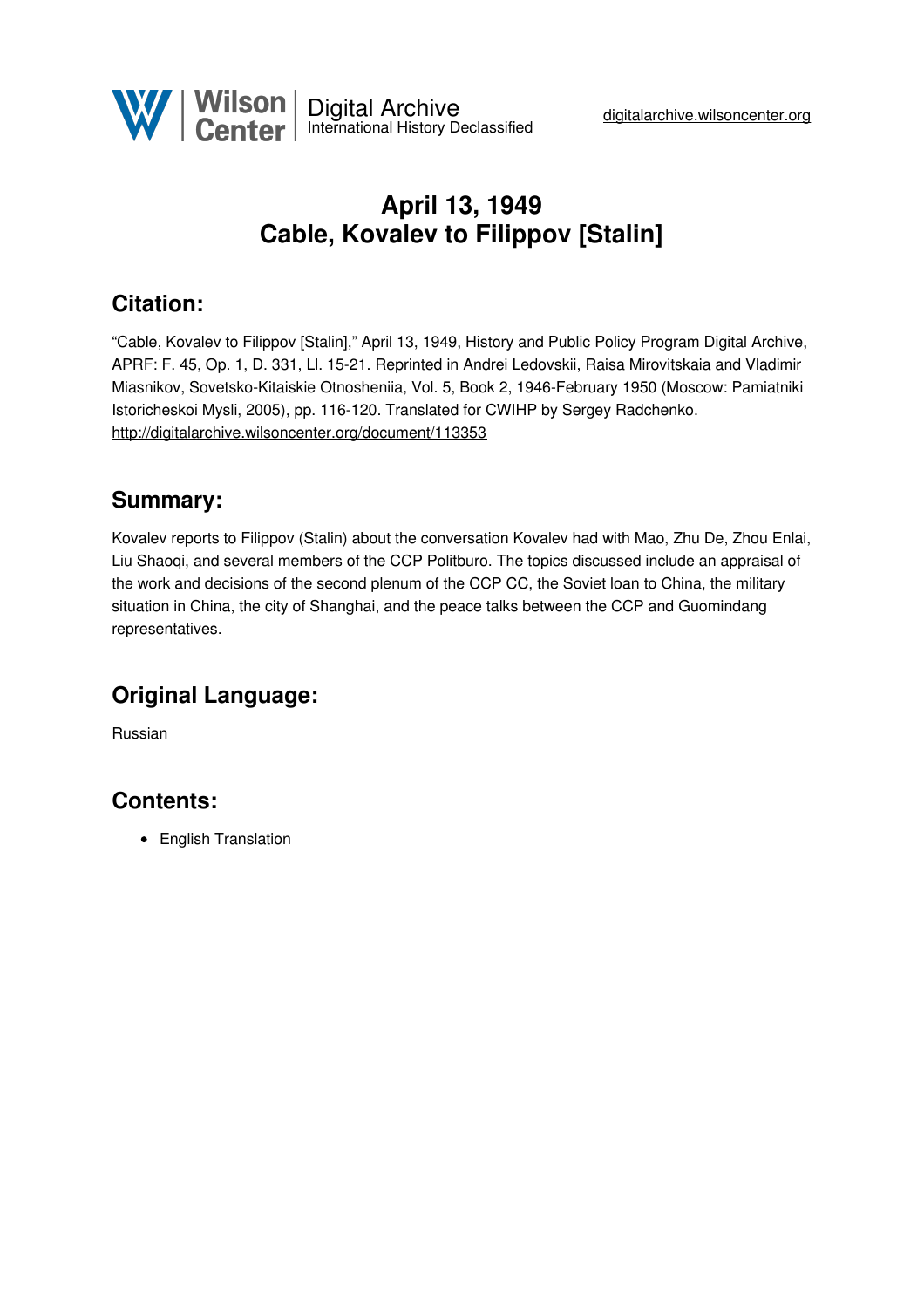To Comrade Filippov

Reporting:

On 9 April a three hour conversation with Cde. Mao Zedong took place at which were present members of the CCP Politburo comrades Zhu De, Zhou Enlai and Liu Shaoqi.

During the conversation Cde. Mao Zedong briefly shed light on the following questions:

1. Gave an appraisal of the work and the decisions of the second plenum of the CCP CC.

2. On the loan, given by the USSR

3. About the military situation in China and the prospects of war against the Guomindang forces

4. About the city of Shanghai and its specifics.

5. About the course of the peace talks with the Guomindang representatives

6. About the second Plenum of CCP CC.

The Plenum, Cde. Mao Zedong said, took place at a high level of political ideology. The statements of the members of the CC were active and rich in content with the exception of Wang Ming, who spoke more than once, but at the insistence of the members of the CC who demanded from him recognition of all of his former mistakes; until the end, however, his statements were unclear and unsatisfactory.

Com[rade] Mao Zedong expressed his particular satisfaction that the VKP(b) CC approved the decisions of the Plenum. He stressed his desire to acquaint the leading Russian communists in the liberated areas of China with the decisions of the plenum.

On the loan.

We are grateful, Cde. Mao Zedong said, to the VKP(b) CC and first and foremost to comrade Filippov for this big support for the CCP. This loan is the collateral of the victory of the Chinese Revolution and the realization of friendship of the two great peoples.

Comrade Mao Zedong asked to help them to make a plan of rational usage of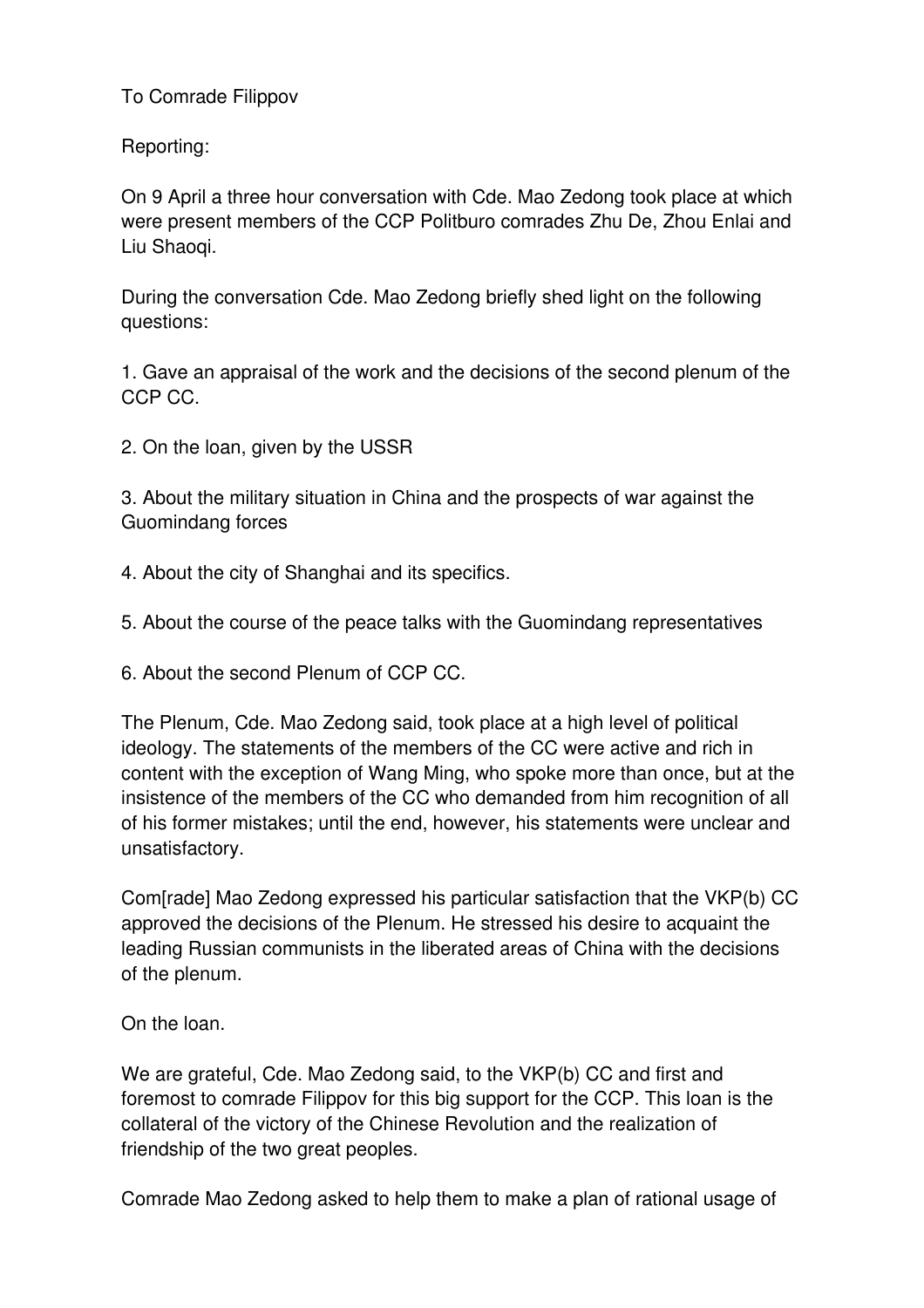the loan, first and foremost for the restoration of crucial branches of the industry and of the railroad transport. At the same time he added that we very badly need the soonest arrival in China of the Soviet specialists.

Comrade Mao Zedong informed that the American government through third persons (Citibank) is offering a loan to the amount from 100 to 300 million dollars. We look at this offer, Comrade Mao Zedong said, as an attempt to drag us into a deal not for providing aid to the Chinese people, but for saving American capitalism from a crisis (in accordance with the Marshall Plan) and for putting the Chinese people under the yoke, in the same way as they were able to do this under the Jiang Jieshi regime.

On the military situation in China and the prospects of war against the Guomindang forces.

We, Comrade Mao Zedong said, consider the victory over the Guomindang forces to be decided [and] the war—finished.

We do not expect large military operations with the Guomindang forces. The Yangzi River will probably be crossed without big battles.

We make this conclusion on the basis that, first of all, the Guomindang forces defending the Yangzi and cities of Nanjing, Shanghai and Hankou are two and a half times smaller than our forces located on the Northern bank of the Yangzi.

Secondly, there is no unity among the Guomindang. Some generals, like Bai Chongxi who has at his disposal 32 divisions, have already established contacts with us so as to agree about settling the question by peaceful means like it was in Beiping [Beijing] with general Fu Zuoyi.

Thirdly, the leaders of the Guomindang government and first and foremost Li Zongren and [GMD General] He Yingqin do not have confidence in the strength of the Guomindang forces for beating back our attack when crossing the Yangzi and therefore they established contacts with us expressing an intention to fly into Beiping [Beijing] so as to agree on the transfer of the Central government into our hands and the transfer to us of the cities of Nanjing and Shanghai.

Further, Comrade Mao Zedong pointed out that the delegates of the Guomindang government who had arrived for the peace negotiations, after sharp criticism of them on the part of the CCP CC both at the meetings, and in the press, changed their arrogant behavior, to which they held in the beginning.

At official consultations they behave themselves seemingly in the same way as before, but at closed meetings with us in separate groups they in essence agree to all conditions put forward by us, limiting themselves merely to reservations, in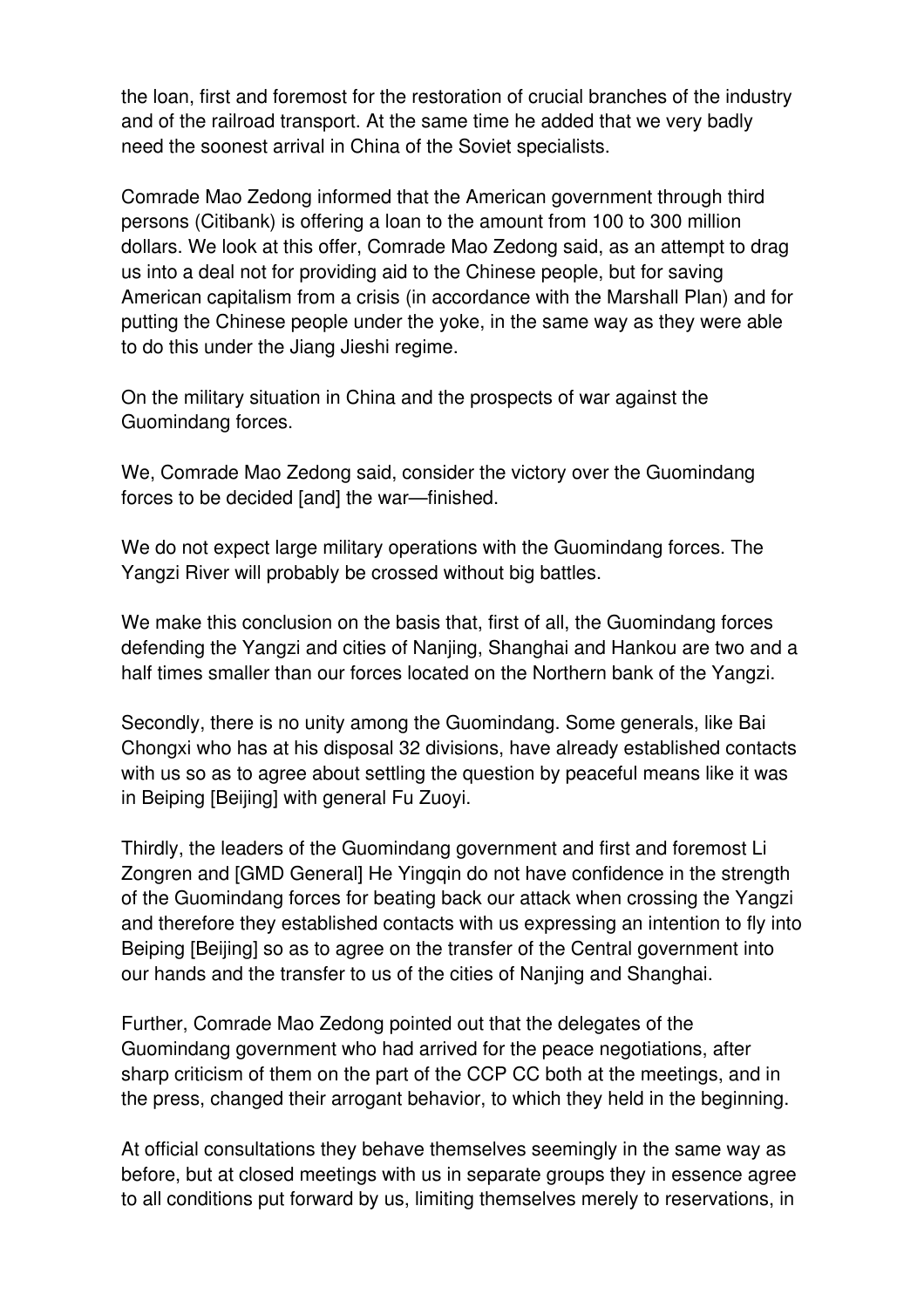particular, that one does not name concrete persons for now in the war criminal list.

They agree that the People's Liberation Army must cross the Yangzi and take Nanjing and Shanghai but request that it does so after the end of the peace negotiations.

On the city of Shanghai and its specifics

Comrade Mao Zedong dwelled particularly on this question. He said that if the Guomindang forces pose resistance when [the PLA] crosses the Yangzi, we will cross it anyhow and take Nanjing and Shanghai.

However, to take these cities will be easier than to run them. Shanghai is a special city, stressed Comrade Mao Zedong— this is the center of economic and political interests of foreign capitalists, the center of the Guomindang and foreign counterrevolution, espionage and intelligence.

More than 8 million people live in Shanghai and its suburban areas. Big industry, electricity stations (200 thousand kilowatts), water supply, tramways, buses—all of this almost fully belongs to the American capitalists. And we, he said, are apprehensive that in case of complications the Americans will paralyze the life of the city.

This apprehension of ours is connected with our lack of experience with running such a big city, we do not have specialists, capable of handling the management and usage of the electrical station, water supply, large textile and other enterprises.

We are apprehensive of this, said Comrade Mao Zedong, and therefore until now we have not firmly decided whether to take Shanghai into our hands.

We request the VKP(b) CC, if this is possible, to help us with specialists specifically meant for the city of Shanghai, sending them by the time of our capture of the city.

We request also to help us with specialists for struggle against espionage and intelligence. If for some reasons specialists are not sent we will not be offended, knowing that such a decision may only be taken in the interests of the revolution.

In case of capture of Nanjing and Shanghai, secretary of the bureau of the CC of Central China comrade Yao Raoshi will be appointed as the secretary of the city committee of Shanghai (strong party worker, studied in Moscow for two years). I met with him and will report on the conversation separately. The [post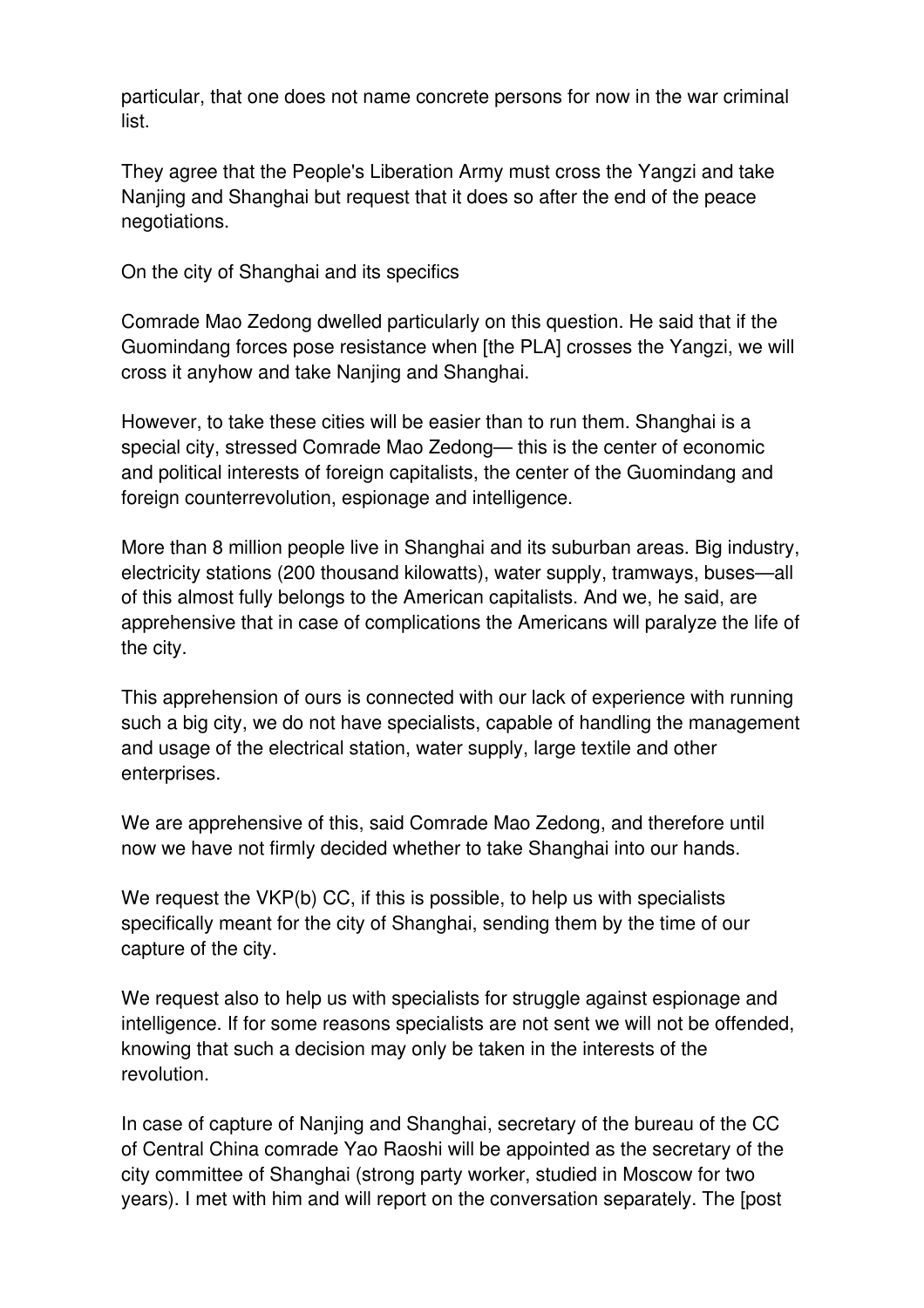of the] mayor of Shanghai is intended for general Chen Yi, the mayor of Nanjing —general Liu Bocheng.

Comrade Mao Zedong is concerned as to how to supply Shanghai with food and raw materials, for they will not be able to provide for delivery by railroad transport alone, and they do not have a Navy, and asked to report this to you.

On the course of peace negotiations with the Guomindang government.

Summing up the course of the peace negotiations, from which stems the possibility of the transfer by the Guomindang-ists to the CCP of the central power and all that, which is stipulated by the treaty relations between China and other countries (including communists' acceptance of diplomatic representative offices, embassies, consulates), as well as in connection with the special situation in Shanghai, Comrade Mao Zedong drew the conclusion that the CCP CC considers it possible to change the previously accepted point of view on the relations with the capitalist countries.

Whereas we formerly followed the course of non-recognition of capitalist countries and their diplomatic representative offices in China, i.e. the diplomacy of free hands, then now, with the taking of the central power into its own hands (as well as taking into account the special economic interests of the capitalist countries in Shanghai) we will be compelled to adopt the diplomacy of semi-free hands, i.e. on some occasions to enter into de facto relations with them, not allowing, however, the legal formalization of these diplomatic relations.

These relations of ours with the capitalist countries must be such that at any time we could change our point of view in the interests of the revolution.

This is still not the final decision but we are leaning toward a similar course of policy of our party in the sphere of diplomatic relations with the capitalist countries.

[I] consider it necessary to report to you some of my remarks on the related questions:

I. The Chinese comrades, both in the sphere of military operations, and in the sphere of peace negotiations, are too optimistically inclined. This concerns not only the Politburo but also other leading comrades, in particular the secretary of the bureau of the CC for Central China Cde. Yao Raoshi holds this position. He also stated that the Yangzi will be crossed without particular difficulties. Generals Liu Bocheng and Chen Yi have the same point of view.

In connection with the set conviction among the leading communists with regard to the success of the peace negotiations, the crossing of the Yangzi and the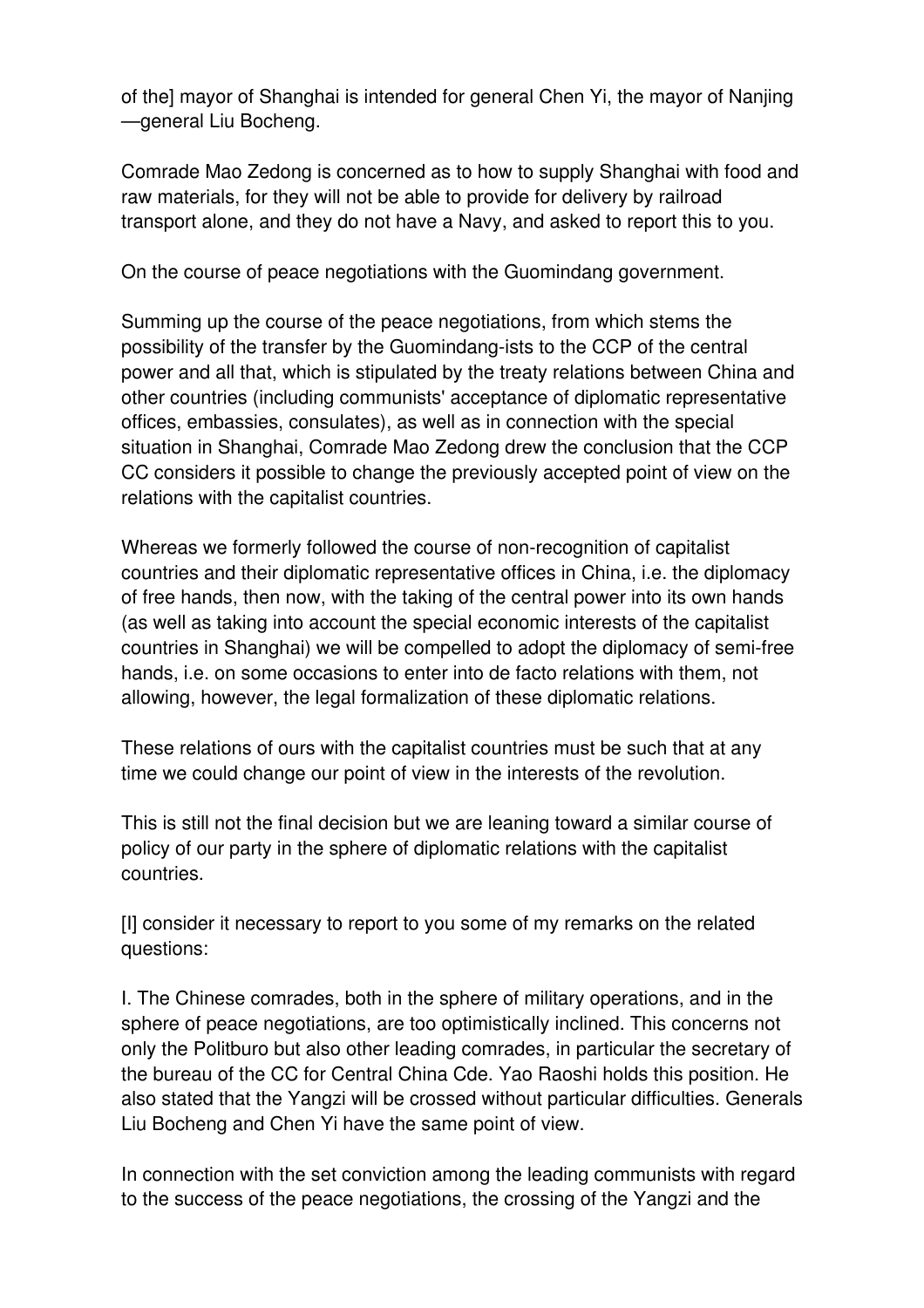capture of Nanjing, Shanghai and Hankou without a battle, by the Beiping [Beijing] scenario, [I am] drawing your attention to some facts of the behavior of the Guomindang government and the command:

1. The Guomindang-ists are conducting intensive work to create defenses along the entire southern bank of the Yangzi, and to a great depth. Big and small steelconcrete defenses with appropriate garrisons are being constructed. Mobilization into the army and mandatory requisition of goods are being carried out.

2. All the mouths of the rivers that flow into the Yangzi from the North are blocked so as not to allow entry into the Yangzi of even the smallest boats, which could be used when crossing for getting over [to the other side.]

3. To the depth of 150 kilometers along the front intelligence, fighting and bombardment aviation of the Guomindang-ists is conducting vigorous activities, shoots and bomb the PLA forces and military objects, particularly going after means of crossing [the river], boats, and so on.

4. On the order of general Bai Chongxi (striving to establish contacts with the CCP allegedly for deciding the question by peaceful means) railroad bridges and tunnels are being destroyed.

In particular, a big bridge near Wushenchuan across the Huanghe River at the Beiping-Hankou stretch was destroyed. From the 14 sections of the bridge with a total length of about 500 meters, 12 sections were destroyed. Also the bridge over a river near Xinan station was demolished, where all 9 sections were destroyed.

On 2 April during the period of the peace negotiations, which had already commenced in Beiping, a tunnel near Shengguang station was destroyed, inside of which two trains loaded with stones were sent toward each other. Colliding, they obstructed the tunnel, and the entry and exit to it were exploded.

In connection with the destruction of the bridges and the tunnel, carried out on the order of general Bai Chongxi, I asked comrade Zhu De how he appraises the behavior of Bai Chongxi.

Comrade Zhu De replied to this that this is one of the most reactionary and cunning Guomindang generals, there are two like these in China, said Cde. Zhu De, these are Fu Zuoyi and Bai Chongxi.

II. Representatives of the Guomindang (according to Cde. Zhou Enlai's claim) at the official consultations on peace negotiations are afraid to express their real views, relating merely the directives assigned to them. In the press [they] make